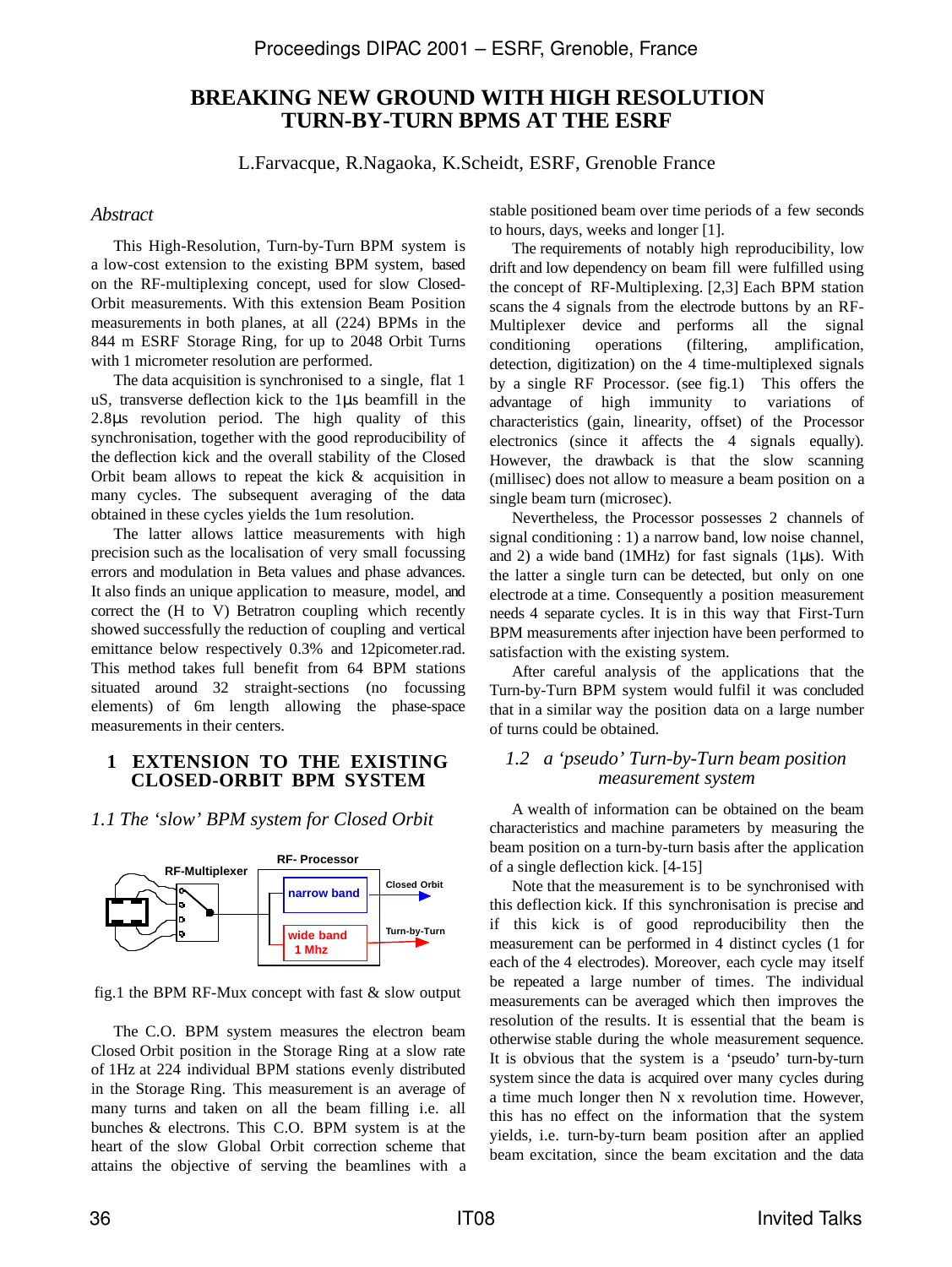acquisition are intimately synchronised, and therefor reproducible & repeatable.

# *1.3 Hardware & Software additions :*

The extension had to be realised without interfering with the existing BPM system that permanently serves the slow orbit correction. Since the RF electronics would be untouched the main hardware additions are :

- a data acquisition card (32 units) that digitises pulsed signals at 355Khz rate (upto 2048 turns) and performs an internal averaging (up to 4096).

- a synchronisation / timing network between the beam, the kick and 32 data-acquisition cards.

The software for driving and reading these devices was added with full compatibility with the existing system. A user-level application permits the setting of the parameters like number of turns and averaging.

The quality (stability) of the synchronisation is about 50ns. Also, due to difference in RF cable lengths, relative time delays (up to 120ns) exist between the 7 BPMs in one cell (digitised by the same card). Avoiding the slightest impact on the precision (and resolution) of the system by these time differences and timing (in-)stability implied the following conditions :

a) The beam-fill is partial up to a maximum duration of 1µs. b) The beam-kick is flat and uniform over the whole of the beam-fill. c) The data acquisition card incorporates a track & hold function of the peak input signal.

# *1.4 The Beam Deflection Kick*

For the deflection kick in the horizontal plane one of the four injection kickers could readily be used. They offer the advantage of delivering a flat & clean single kick of 1µs that is adjustable in strength with a maximum >10mm rms. These kickers have a negligibly small component in the vertical plane and equally negligible parasitic kick on the next beam passage (2.8µs). The injection kickers however are limited in repetition frequency to 10Hz.

For kicks in the vertical plane a HV pulser was implemented to an existing fast ferrite shaker (used for tune measurements). Its kick amplitude is limited to 0.5mm rms but the repetition frequency can be  $> 100$ Hz.

# **2 RESULTS : HIGH RESOLUTION**

# *2.1 Resolution vs. acquisition-time and current*

The measurement time of the system is obtained by multiplying the number of averages with 4 (for the 4 electrodes) and dividing by the repetition frequency. For a beam current of 10mA (in 1µs beamfill) a resolution of 2µm is reached for an averaging of 256 (typically used). This value can easily be assesed by analysing the standard deviation of the position measurements on a number of turns (typically 16) before the kick is applied to the beam. The measurement time here is 103sec for a 10Hz repetition freq. (with injection kicker) or 10sec at 100Hz (with vertical shaker device).

The resolution varies square-root with the number of averaging and the beam current. Because of the use of switchable attenuators in the RF processors the resolution in the 0.5mA to 10mA beam current range is about the same as for the 10 to 200mA range.

However, this assesment only quantifies the noise (or resolution) of the data acquisition system, and not the contribution of fluctuations or imperfections of the beam deflection kicker. A way to estimate the resolution of the whole system is to construct phase-space diagrams and to compare the individual measurement points to a fitted phase-space ellips. The BPM distribution in the Storage Ring has 64 BPMs situated at the extreme ends of the 32 straight-sections (see figure 3). Separated 6.1meters they offer the possibility of drawing phase-space plots in the middle of these sections and to compute the optical functions. If the Storage Ring is operated at low chromaticity then a sufficient number of turns (e.g. >30) can be measured at a practically constant oscillation amplitude (i.e. negligible damping). The figure 2 here below shows a typical example in one of these straight sections of 70 phase-space points obtained with a 10µm vertical kick at 100Hz with an averaging of 1024.



The comparison of these points to the (red) ellips fitting indicates a resolution of about 1µm. Note that the large (blue) ellips represents the ESRF vertical beamemittance (FWHM) with the standard operation of 1% coupling (40pm rms). This clearly shows that the system is capable of measuring phase-space plots that are a fraction of the ESRF's small vertical beam emittance.

The calibration errors of the BPMs was assesed by comparing the 32 invariants that can be computed in the straight sections, and found to be less than 2%.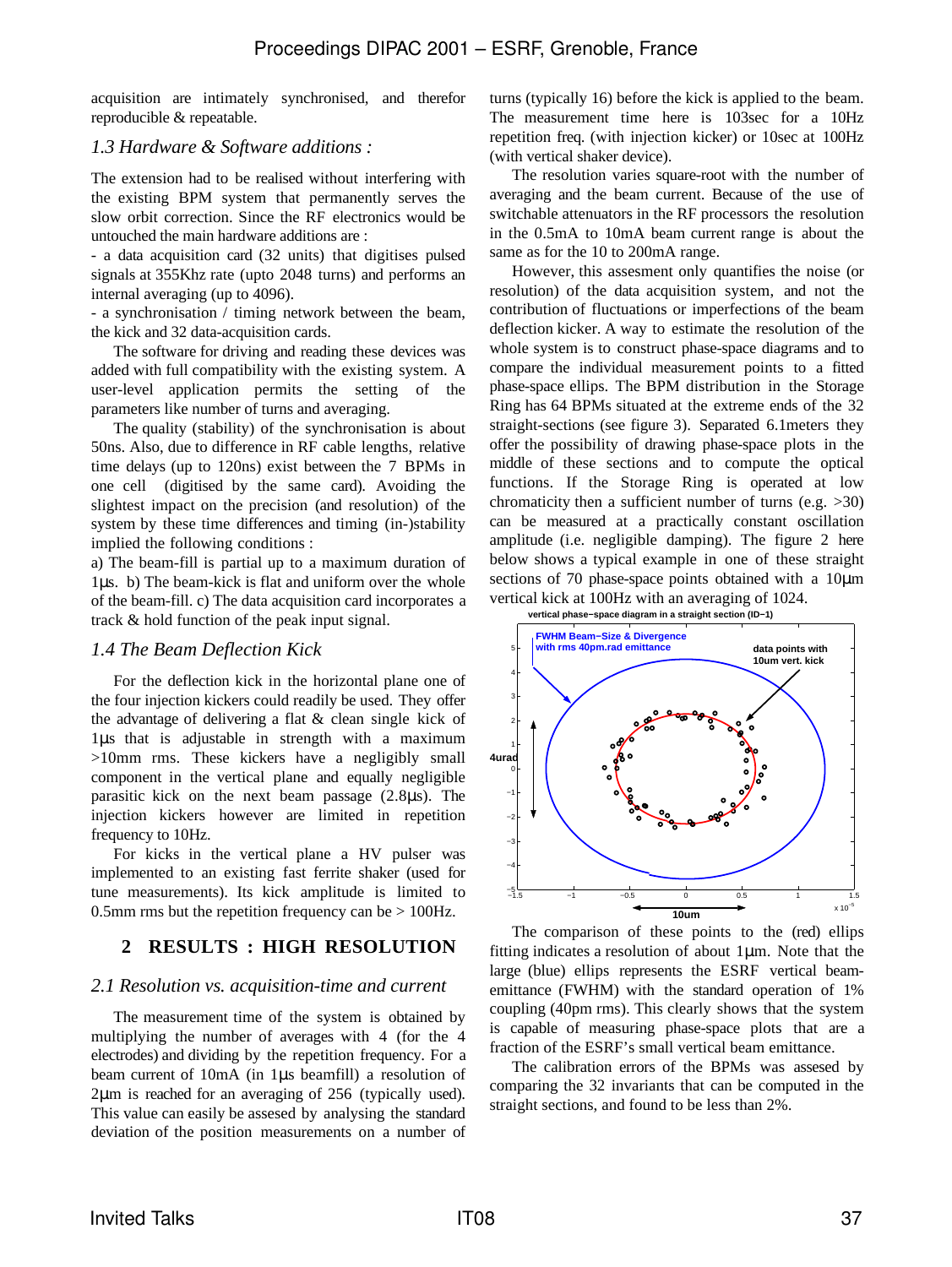

fig.3: the position of 14 BPMS in a 2-cell super-period with 2 BPMs at the extreme ends of all the straight-sections

#### **3 APPLICATIONS AND RESULTS**

### *3.1 Linear Optics*

The first use of the Turn-by-Turn BPM system is to study the linear optics of the machine. This requires a small excitation of the beam so that the non-linearities of the motion are negligible. Given the resolution of  $\sim$ 2  $\mu$ m of the BPMs, this is usually done with an rms. beam excitation of 200 to 300 µm.

#### **Phase advance**

The phase advance  $\boldsymbol{\omega}$  between BPMs is obtained by computing for each BPM the spectral amplitude and phase of the motion on the tune frequency. The average phase advance  $\bar{\varphi}$  is computed by taking the average of the phase advances per superperiod. and the phase modulation is defined as  $\Delta \varphi = \varphi - \overline{\varphi}$ .

#### β**-functions**

The layout of the BPMs is such that in the 32 straight sections of the Storage Ring, we have 2 monitors, separated by 6.1 m without any intermediate magnetic element (fig.3). In such conditions, we can obviously get a phase-space plot of the beam trajectory in the middle of the straight section, from which we extract the Twiss parameters  $\alpha$  and  $\beta$ , and the invariant of the motion of the kicked beam. This is independent of any calibration of the BPMs and kicker. The comparison of the 32 invariant values from the different straight sections shows the calibration errors in the different monitors. [16] Another method for extracting the  $\beta$ functions is to scale the spectral amplitude of the motion on the tune frequency. This may be applied on each BPM. Combining both methods by adjusting the scaling factor to match the phase-space values gives the β-function on each BPM. The β-modulation is defined as  $\Delta \beta = (\beta - \beta)/\beta$ , with  $\beta$  is the average over all superperiods.

#### **Focusing errors.**

Focusing errors such as quadrupole length or gradient errors, or sextupole horizontal misalignment result in a modulation of the phase advances and  $\beta$ -functions. This appears on the results of MT-BPM analysis. [17] The method was tested by introducing arbitrarily a single focusing error with a quadrupole corrector magnet. The resulting tune shift was 0.006, and the error represents  $2.10<sup>-3</sup>$  of gradient error in the strongest quadrupole. Fig.4 shows the difference in phase advance with and without the error: such an error is well within the sensitivity of the method.



focusing error

This was applied to draw the phase modulation with and without the resonance correction applied: Fig.5 shows that the resonance correction is indeed effective. The comparison with a similar data coming from the analysis of the response matrix of the Storage Ring shows an excellent agreement.



Fig. 5: phase modulation with and without correction

This was also used to try and identify the sources of multibunch detuning as a function of beam current.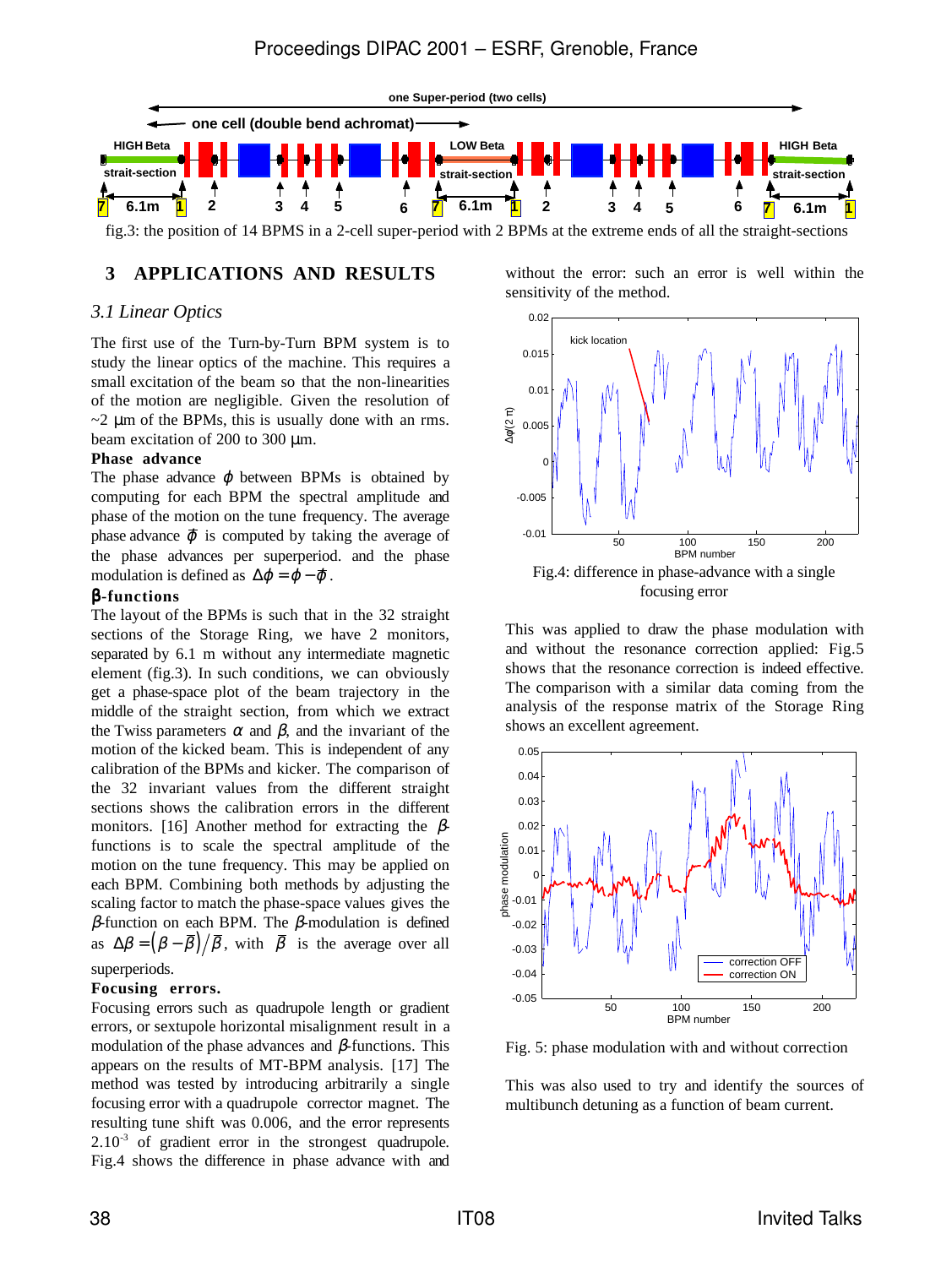#### **Betatron coupling**

By making full use of the excellent measuring accuracy provided by the system, an attempt was made to measure the betatron coupling through the normal mode decomposition [18]. The advantage of this method is clearly in its comprehensive description of the betatron coupling as opposed to those due to particular resonances, which has been found to be of great importance at the ESRF in achieving ultimately low couplings [19]. Although the quantity of interest for a light source such as the ESRF is the emittance coupling rather than the betatron coupling, it has been found that the latter counts for the major part of the former at the ESRF. The developed steps for the decomposition are as follows: For each straight section that has no focusing element in between two BPMs, 1) Construct the phase space  $(x, x', z, z')$ . 2) Fit the phase space data to extract a 4×4 one turn matrix. 3) Perform the normal mode decomposition to obtain the normal modes as well as the rotation matrix that transforms the geometric modes to the former.

The second step was found to be the most nontrivial, especially as the number of available turns is severely limited by the strong decoherence of the beam, which comes from tune shifts with amplitude, with momentum (chromatic modulation), as well as from the head-tail damping. To minimise them, measurements were made with a low beam current in 1/3 filling, a small oscillation amplitude given by a horizontal injection kicker, and a sextupole setting that gives zero chromaticities and minimal tune shift with amplitude. It turned out nevertheless that measured readings are sufficiently free from the decoherence effects only in the first few tens of turns. Since the matrix can be obtained using only 4 independent turns, the data over the first 20 turns were used to increase the precision through averaging. It was also found important in many cases to impose the symplectic condition to be fulfilled by the one turn matrix, to extract more ambiguous off-diagonal elements due to smallness of the vertical amplitudes.

The correctness of the results can be readily seen in the decoupling of the two normal modes (Figs. 6), as well as in constancy of the normal mode ellipses around the machine. The application was successful over the entire range of coupling, surprisingly down to the lowest coupling, where the vertical emittance of 8 pm.rad (~0.2% emittance coupling) was measured with a pinhole camera. Note that the corresponding normal mode phase space ellipse (Figs. 6 lower) measured has even a smaller magnitude than the vertical emittance. In fact, it was found that the decomposition at the ultimately low coupling requires a perfect machine stability and fails as soon as the beam is perturbed by external noises.

Although the ratio of the two normal mode ellipses in most cases closely followed the measured emittance coupling, it depends on the initial condition. The magnitude of off-diagonal elements in the rotation matrix, instead, represents the local coupling of the machine. The present scheme thus opened a new possibility of coupling correction with two advantages, one that the coupling can be measured at all ranges, and the other that it enables a global correction. At the ESRF, the response matrix approach, despite offering an accurate model of the coupling, could only measure the initial large coupling, and smaller couplings had to be measured with pinholes, which are located at only two positions in the ring. The first tests showed positive results, managing corrections in both high and low coupling regimes.



Fig.6: Two examples of decomposition showing the transformation from the vertical phase space (blue) to the normal mode (red), and triangles (pink), the fit of the normal mode. Upper: The standard operation setting (30 pm.rad vertical emittance). Lower: The lowest coupling (8 pm.rad vertical emittance).